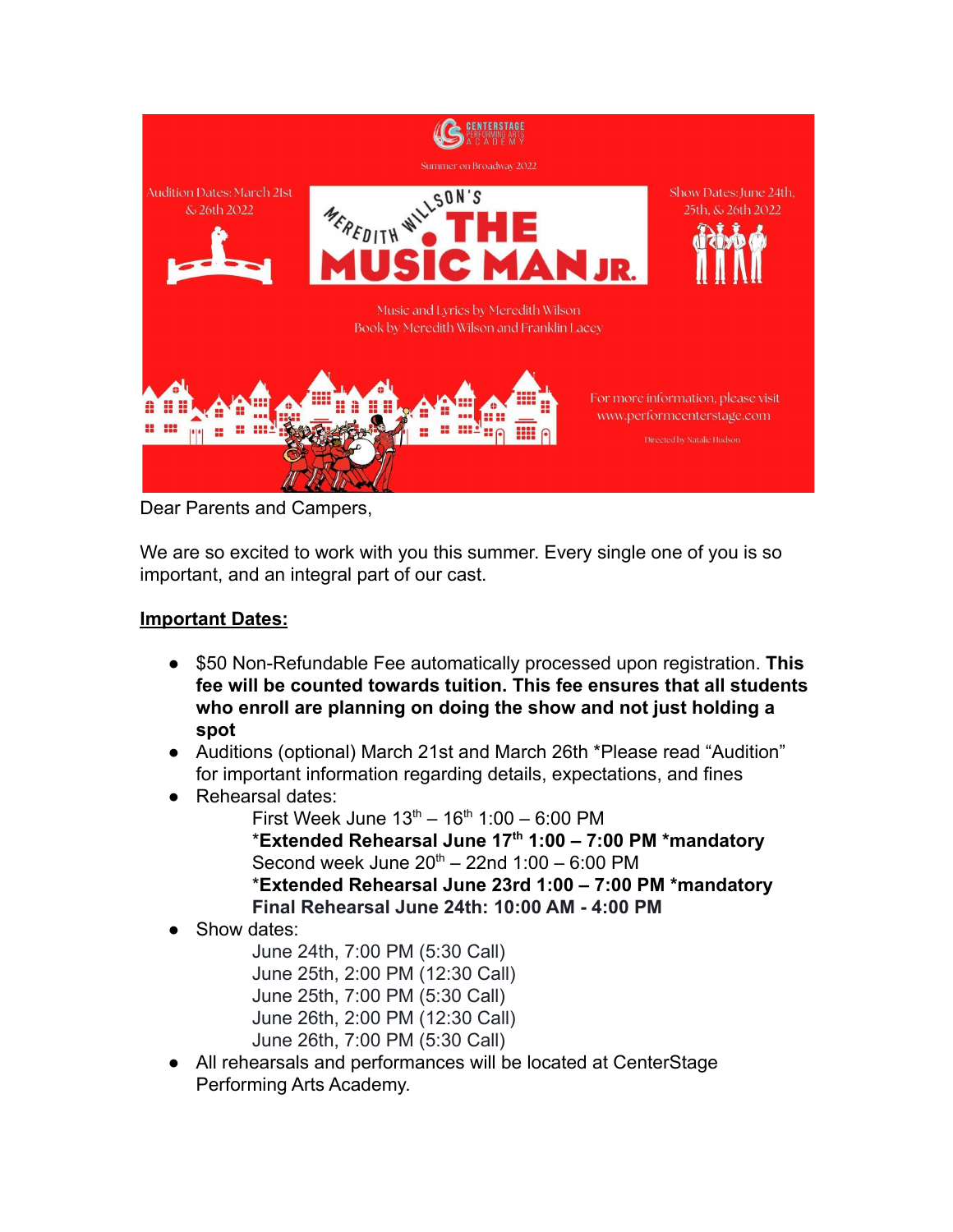## **Costs:**

- \$350.00
- Parents should be prepared to provide dance shoes, attire for under costumes, and stage makeup (\$25 - \$100)
- *● Extensions on payment can be made! Payments are due in full by June 13th.*

## **Auditions (Optional):**

All students who enroll in *The Music Man JR* will have special chorus roles, and will be featured in ensemble dance and musical roles. Any students interested have the option of auditioning for a speaking part/lead role in the show. **Only students who audition will receive a speaking part/lead role. For our students who have worked with us for several years, please do not assume you will be given any sort of a role without auditioning. There is a lot of growth that takes place during the year, and everyone interested in a featured role is expected to showcase this growth at auditions.**

### Audition Info:

When: March 21st and March 26th, 2022

Where: CenterStage Performing Arts Academy 250 Hancock St. Gallatin, TN 37066

No Show Fine: **A \$20 fine that is not applied to tuition will be charged to a student who misses their audition slot or doesn't show up.** Creating gaps in audition times negatively affects the timeline in casting and isn't respectful of the production team's time.

Possible Kissing Scene: **The roles of Marian Paroo, Harold Hill, and Charlie the Salesman have a kiss written into the script. Parents and students should be prepared that the CS directing team will adhere to what is written. Any kiss will be taught and directed in a professional manner.**

**Dance Auditions March 21st 4:00pm - 5:00pm:** we will be holding separate dance auditions as part of our featured performer ensemble. Students interested in auditioning must have been enrolled in one of our Level 6 classes or higher this 2021 - 2022 season in order to audition. *If you are transferring in from a dance school or have other experience, please plan to audition accordingly to these required skills: double/triple pirouettes, fouette/a la seconde turns, calypso rolls to the floor, and switch leaps.*

#### **Vocal and cold read auditions will be by appointment on March 21st 5:15pm - 7:00pm or March 26th 9:00am - 12:00pm**:

• Only one student will be allowed inside the theatre at any given time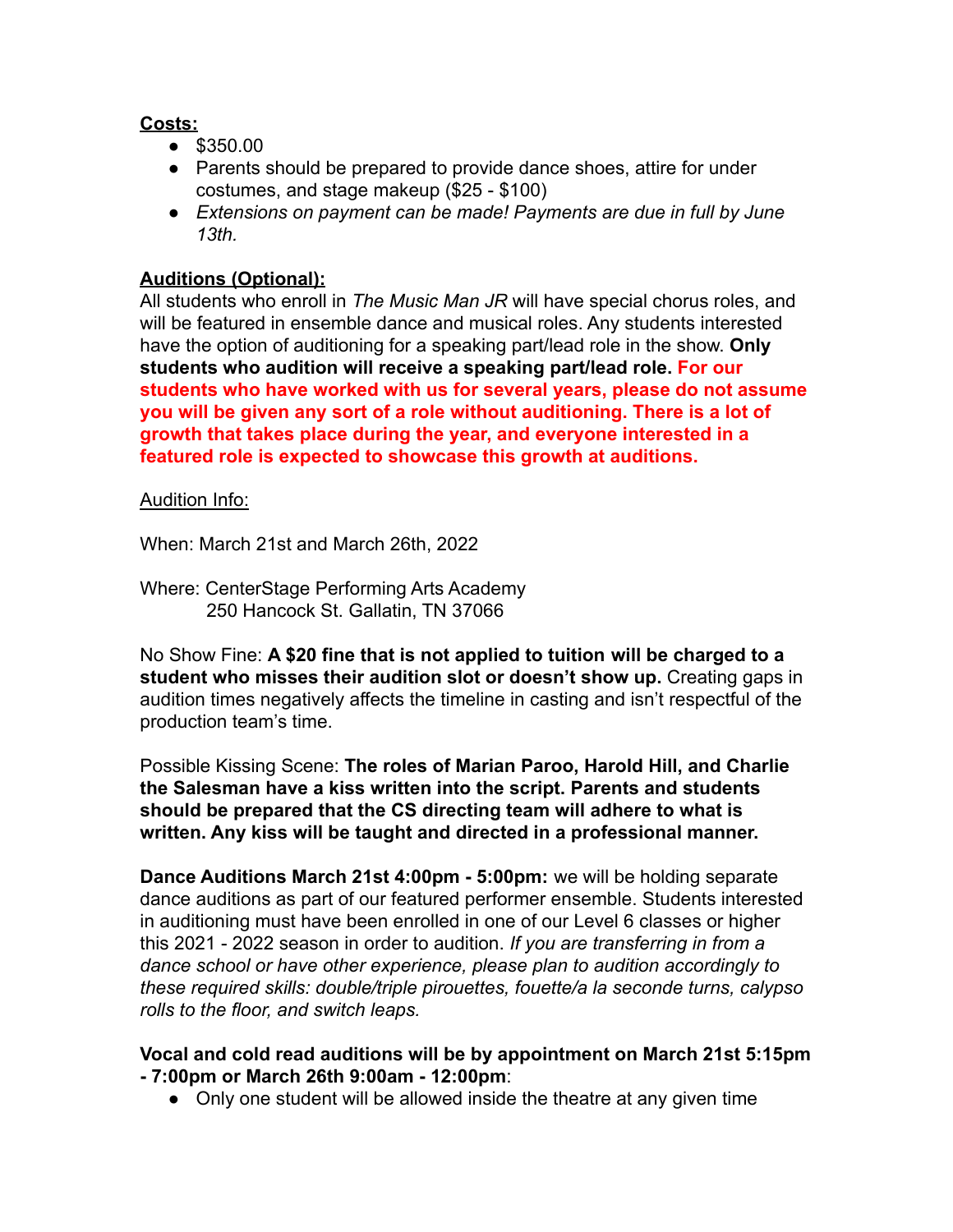- Please arrive fifteen minutes early Please plan to leave immediately upon finishing the audition
- Song should be Golden Age Musical selection no longer than 1 minute in length that shows different ranges of your voice and performance abilities.
- Song should be provided on an phone, tablet/ipad, or YouTube link no cds please
- **A \$20 No Show Fine that is not applied to tuition will be charged to a student who misses their audition slot or doesn't show up.**

#### **Tickets:**

- $\bullet$  \$10.00 Adults
- \$8.00 Kids 10 under
- \$8.00 Seniors 60+
- \$8.00 Military

| *Tickets: Tickets go on sale Saturday, June 18th at 1 p.m. at performcenterstage.eventbrite.com.<br>\$10 for adults<br>\$8 kids aged ten and under<br>\$8 for seniors 65+<br>\$8 for active military (thank you for your service) \$0 kids aged 4 and under (must sit on a lap)                                                                                                                                                                                                                                                                                                                                                                                                                                                                                                                                                                                                                                                                                                                                                                                                                                                                                                                                                                                                                                                                                                                                                                                                                                                                                                                                                                                                                            |
|------------------------------------------------------------------------------------------------------------------------------------------------------------------------------------------------------------------------------------------------------------------------------------------------------------------------------------------------------------------------------------------------------------------------------------------------------------------------------------------------------------------------------------------------------------------------------------------------------------------------------------------------------------------------------------------------------------------------------------------------------------------------------------------------------------------------------------------------------------------------------------------------------------------------------------------------------------------------------------------------------------------------------------------------------------------------------------------------------------------------------------------------------------------------------------------------------------------------------------------------------------------------------------------------------------------------------------------------------------------------------------------------------------------------------------------------------------------------------------------------------------------------------------------------------------------------------------------------------------------------------------------------------------------------------------------------------------|
| <b>Purchasing tickets online:</b><br>-using a computer, you are able to select your assigned seat<br>-using a cell phone or tablet, you will automatically be assigned the best available seats<br>-tickets will be emailed to you<br>-you do not need to wait in line to purchase tickets, or enter the theater on show day<br>-ticket availability is guaranteed<br>-tickets will have an additional surcharge of around \$2 per ticket<br>Purchasing tickets at the door (available at CenterStage, 1 hour before the show begins):<br>-tickets can be purchased with cash or credit card<br>-you will not be able to select your assigned seat. All tickets purchased at the door will automatically be<br>assigned the best available seat<br>-if you are attending the show with others who purchased tickets ahead of time, you will not be able to sit<br>together<br>-ticket availability is not guaranteed<br>-if purchased with cash, there will be an additional \$1.00 fee<br>-if purchased with credit card there will be a \$0.30-\$0.80 charge added to your order (not per ticket)<br>If you do not purchase tickets before the show day, we cannot guarantee availability. If you need assistance<br>purchasing tickets, please stop by the front desk during regular business hours or email<br>info@performcenterstage.com. All tickets purchased ahead of time, either online or in person will be<br>subject to the surcharge.<br>Refunds:<br>No refunds will be issued the day of the show. Please organize payment and attendance with your party<br>ahead of time.<br>Tickets cannot be transferred from seat to seat or show to show. You will need to request a refund and note |
| the seat you would like to refund.                                                                                                                                                                                                                                                                                                                                                                                                                                                                                                                                                                                                                                                                                                                                                                                                                                                                                                                                                                                                                                                                                                                                                                                                                                                                                                                                                                                                                                                                                                                                                                                                                                                                         |

**Leading Roles:** Leading roles and minor characters will be assigned March 28th, after auditions. Students should spend the next two months memorizing all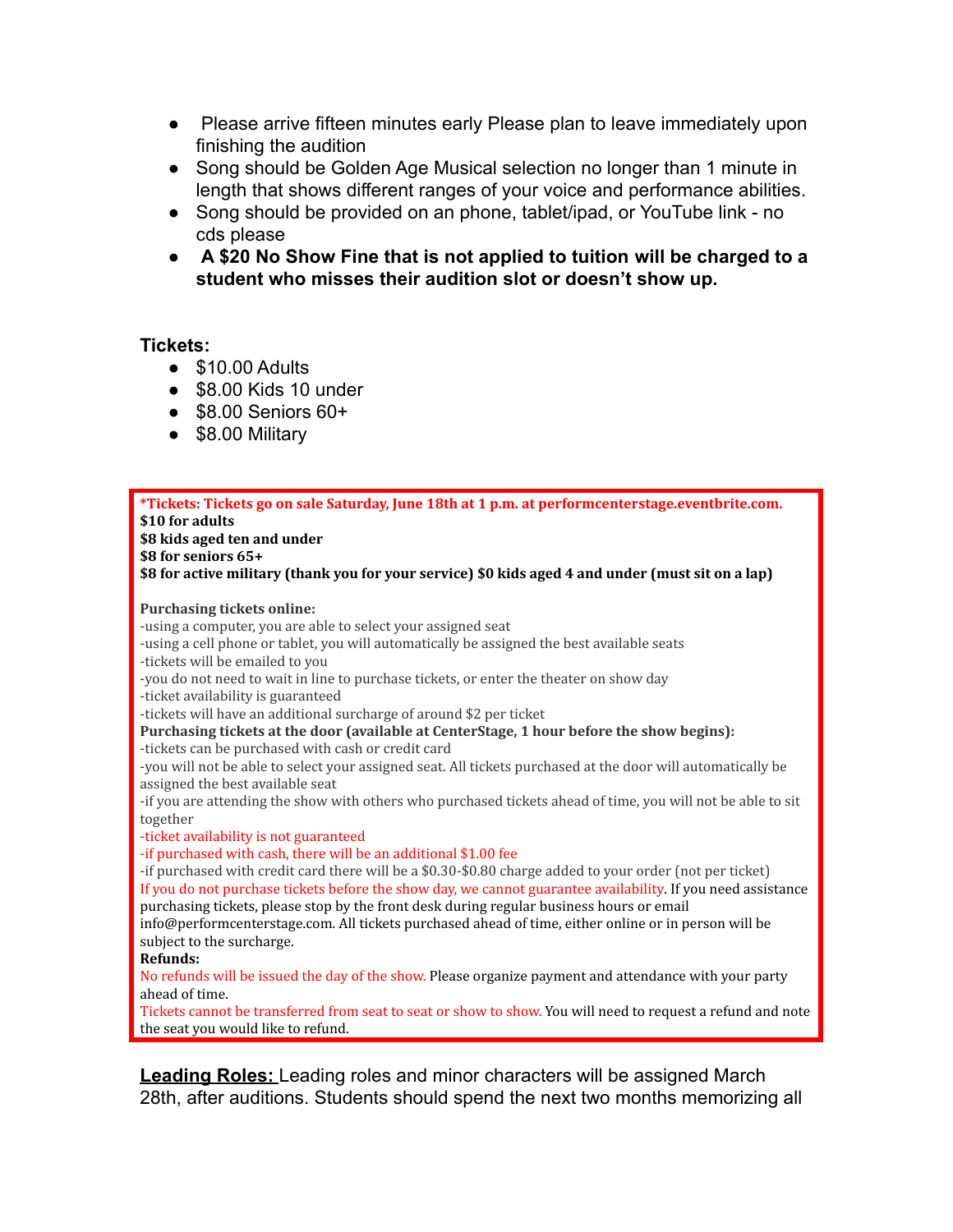music and lines. **Leads are expected to be off book by the 1st day of rehearsal.** Leads should also be prepared to have morning rehearsals from 10:00 AM – 12:00 PM June 13<sup>th</sup> –17<sup>th</sup> and the 20<sup>th</sup> – 23rd, to work on solos and blocking. Official rehearsal schedule TBA.

**Rehearsal Info:** We will begin June 13th, at 1:00 PM SHARP! Please come fifteen minutes early to confirm the proper forms are turned in, ie: registration, medical/photo release, etc. We will also have a sign in/out sheet. Students under the age of 16, will need to be signed in by a parent or guardian. This is for their protection and safety.

**Snacks**: Please make sure your camper has plenty of snacks and is well hydrated! We will give multiple breaks during the day. Students will also need to provide their own water bottle. The drinking fountains will be available, but we strongly encourage only using them with a water bottle.

**Dress:** Campers need to come prepared in clothes they can move in: sweat pants, basketball shorts, and good tennis shoes. NO JEANS. Girls should wear something they are comfortable to dance in. Girls should not wear clothing that are too short, tops that are too low, etc. Hair should be pulled back and out of the face. If the camper has dance shoes, please bring those. No flip flops or bare feet please!

**Costumes:** Once we have cast our show, we will email a costume needs list by May:

- Students may need specific shoes or tights for their role (these can be ordered through CenterStage or parents may choose to find them on their own)
- Students may need to plan to come in the week of June 1st to be sized for costumes. With Performance having closed last fall 2020, all of our costumes are being rented and shipped from across the country.
- All costumes will be rented or purchased by CenterStage, and are CenterStage's property. Students may not take costumes home with them.
- Parents should be prepared to provide dance shoes, attire for under costumes, and stage makeup. All girls who have costume changes must wear a leotard.

**Cast Tee Shirts:** All cast members interested in purchasing a cast tee shirt need to submit their order and payment no later than **June 13th .** The order will be placed on June 14<sup>th</sup>, no exceptions. Shirts are \$25.00.

**Rehearsal Materials:** All music will be available through Google Drive, and emailed to the student after the first rehearsal. Copies of scripts will also be available for the students on the first day.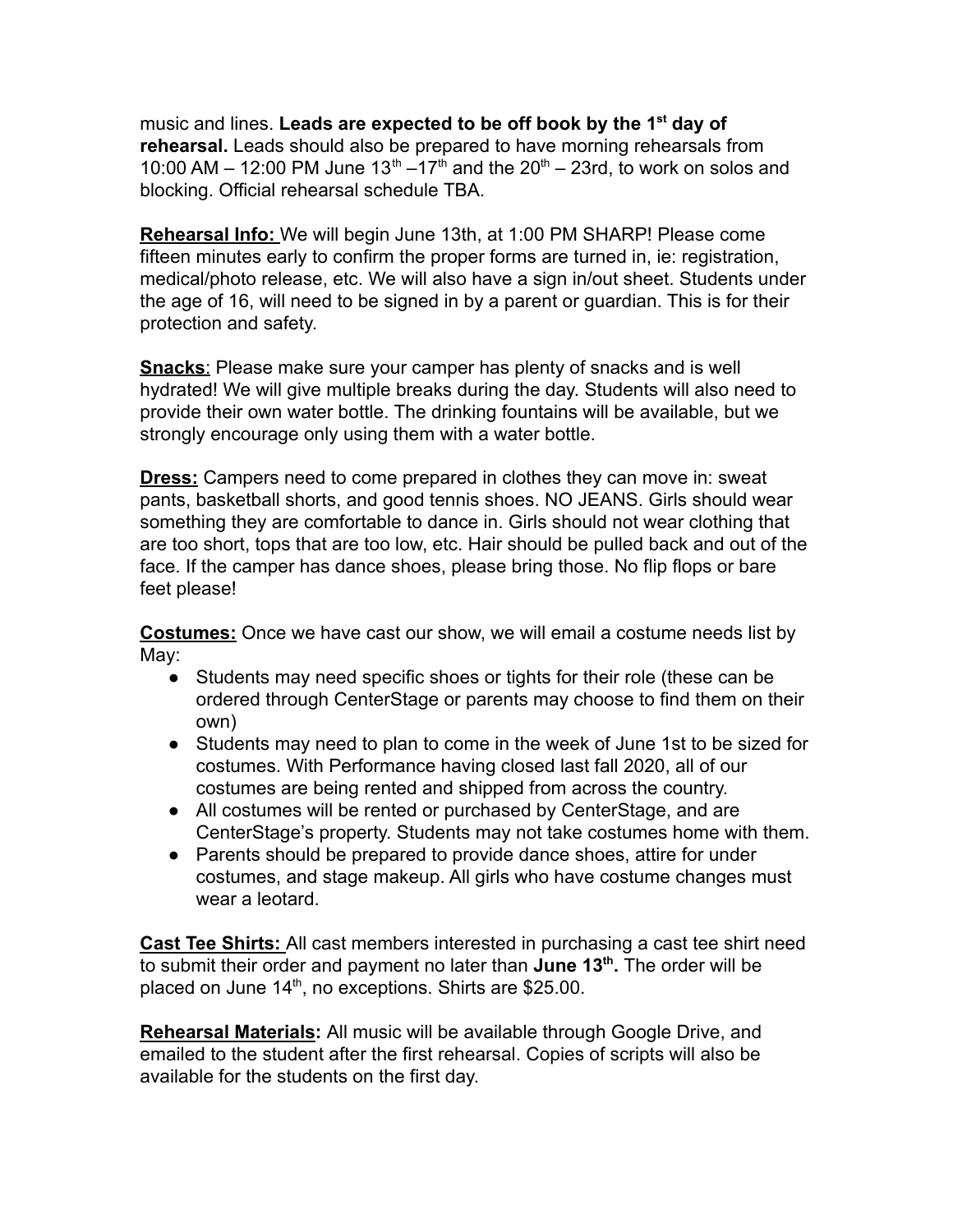**Rehearsal at home:** Homework/private rehearsal is what separates amateurs from professionals. Students should come prepared for rehearsal mentally and emotionally. This rehearsal process is very fun and exciting but will also be demanding and strenuous. We expect that as campers go home every day, they will continue to practice and polish what they have learned. We will not have time to re-teach material. We will provide YouTube videos of choreography as soon as students have learned it so that they can practice at home. We also suggest bringing a voice recorder for learning parts, and a notebook for blocking and acting notes.

**Tough Love:** We can't say it enough. EVERYONE is constantly auditioning. Hours of rehearsal and daily improvement is expected. If a student will not accept critique, comes in unprepared, or does not know their material, the directors may choose to give this role or solo to another student.

**Zero Tolerance Policy:** Many of our students choose to keep some extra money on them to be able to purchase concessions in between shows. If the child is responsible for purchasing their snack in cash, we ask that the students have their cash in an envelope and leave it at the front desk with the office manager or member of the production team during the show and come collect what they need to purchase their snack. We have had reports of lost or stolen money during a show. CENTERSTAGE HAS A ZERO TOLERANCE POLICY FOR STEALING. IF A STUDENT IS CAUGHT, THEY WILL BE EXPELLED FROM CENTERSTAGE INDEFINITELY.

**Parent and Volunteer Expectations:** "Front of House" operations during our show weekends rely heavily on our generous parent volunteers who run concessions, take tickets, and much more! We thank you for your contributions and know that your involvement helps strengthen the CenterStage culture. In order to continue providing top-quality performances, we want to help inform our parents on CenterStage's offstage policies and expectations:

If you are prepping or helping your student on show weekends, please do this as quickly as possible and then find your seats to enjoy the show! At no point in time should anyone other than cast and crew be backstage while a performance is going on. If your student needs something from you, you can give it to a member of the staff and they can deliver it. The backstage dressing and green room of a theatre is special and holds the same privacy as the locker rooms for a football team or the dug out for baseball – we prepare, deliver notes, and pump up our cast here. Our students are backstage enjoying this special time with their friends, preparing themselves, and getting into the performance mindset to put on an amazing show for their audience. Having people that aren't cast or crew backstage not only hurts focus and concentration but can also cause students to be late or miss cues. If your student needs you, we will come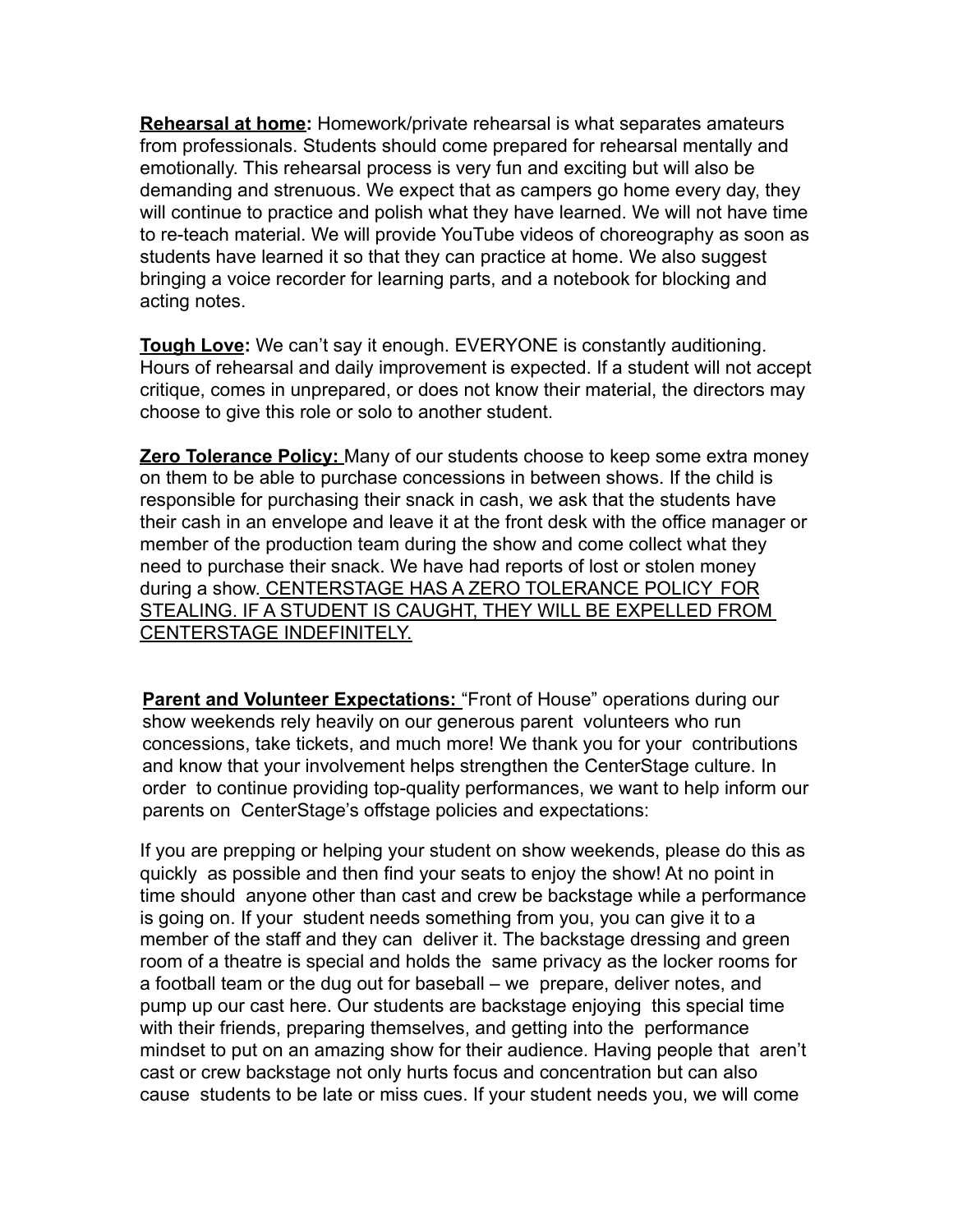#### find you!

If a parent is concerned about anything regarding their student's ability to perform in their role, they should encourage the student to speak with the director or member of staff. This could include things like choreography, music, blocking, quick changes, etc… We are in our students' corners and want nothing more than for them to have a wonderful experience and show. Receiving a communication from a parent, no matter the intent, escalates the situation. Oftentimes these concerns are best hashed out between performer and director. If it is a serious health or injury matter, then it is certainly appropriate for parents to reach out to staff. In these instances, please email us. This is the best way to get a hold of us. The team checks their emails several times an hour looking for such issues.

All parents must watch the show from a seat. Aisles and the wall at the back of the house is reserved for staff only. The soundboard often has staff running to communicate changes to staff backstage or performers mid show. When the pathway is not clear, it can inhibit our ability to communicate and negatively affect the production. Stage managers will be asking patrons to find a seat if they are standing.

Brendan Tramel, CenterStage's Office Manager, ensures that patrons have an easy and positive experience upon entering and exiting the building. She is over our front of house volunteers, which include ticketing and concessions. Brendan is highly regarded in this role by CenterStage leadership, and we ask that you extend her courtesy and trust in this very busy and demanding role.

During our rehearsal process, our students learn a phrase called "Make It Work," and it means just that. There are many times in live theatre that things don't go the way we expected them to do, and in those moments, we smile, and figure out a way to do things.

We thank all of our volunteers for also having a "Make It Work" mentality, as well!

# **Behavior Policy:**

CenterStage students are expected to conduct themselves professionally, kindly, and with humility towards all CS staff and cast members. CenterStage believes in teamwork and everyone is truly important to the success of a production. In that spirit, our staff goes out of it's way to never show favoritism. We expect all students to abide by the expectations stated above without exception. The production team and (ultimately) the director (s) have the final say on all aspects